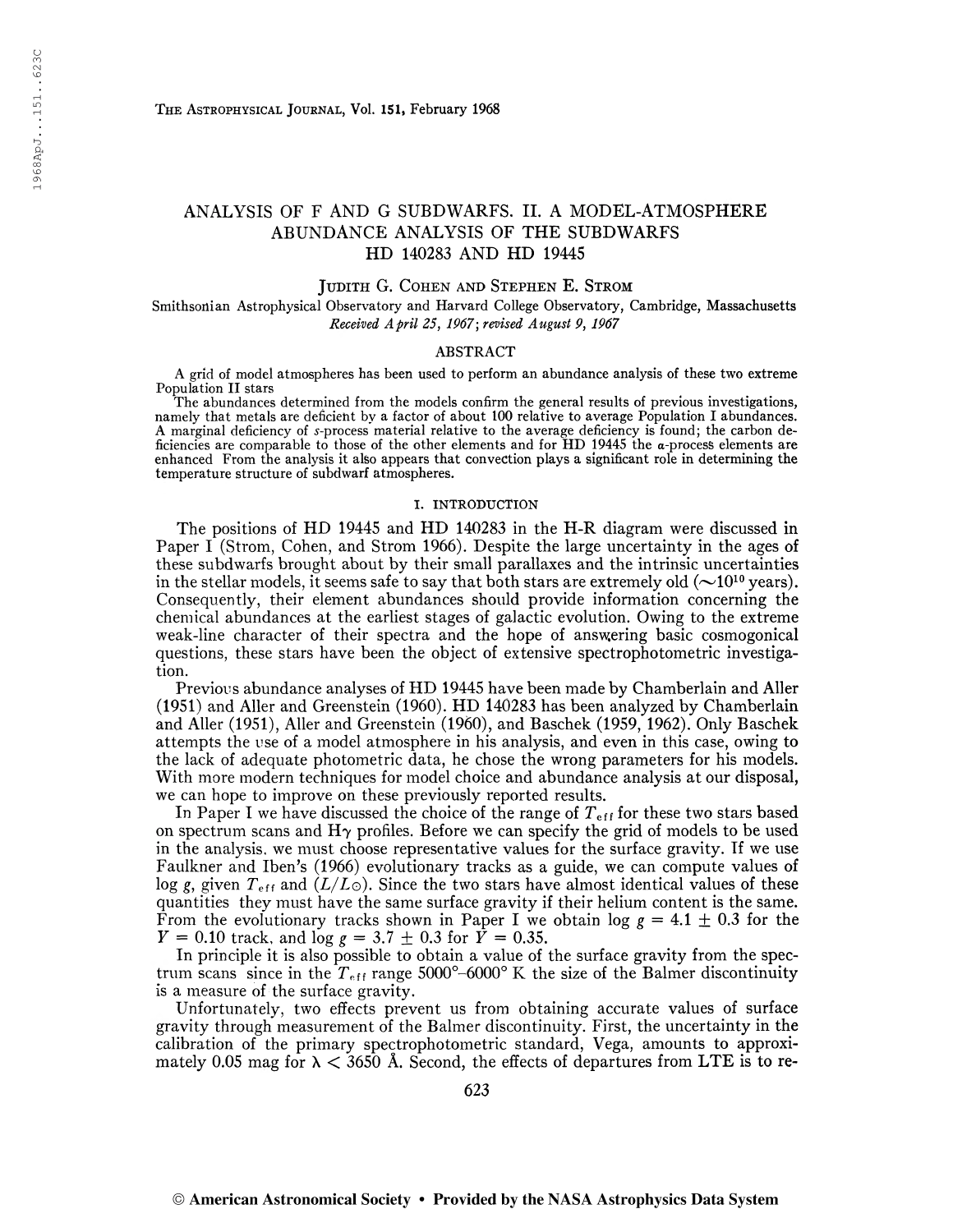duce the Baimer discontinuity by up to 0.10 mag depending on the choice of reaction rate for associative detachment of  $H^-$  (Strom 1967). With these errors in mind, we quote below the values of log g deduced from LTE models and from the scans of Oke  $(1965)$  and Melbourne  $(1960)$ :

HD 19445: 
$$
\log g = 4.0 \pm 0.5
$$
,

HD 140283:  $\log g = 3.5 \pm 0.5$ .

That these values are not inconsistent with the values deduced from stellar models is at least mildly encouraging.

II. CHOICE OF MODEL ATMOSPHERE

Keeping in mind the range in values of log g discussed in § I and the  $T_{\text{eff}}$  values deduced in Paper I, we chose as our starting models those summarized in Table 1.

#### TABLE <sup>1</sup>

#### Initial Models

Star Model I  $HD$  140283 (5500, 3.7, 0.01, 0)<br>HD 19445 (5500, 4.0, 0.01, 0)  $\ldots$   $\ldots$   $\ldots$   $(5500, 4.0, 0.01, 0)$ 

## TABLE 2

Iron Abundances from Initial Models

| Star      | Fe 1               | Fe 11        |
|-----------|--------------------|--------------|
| HD140283  | $-7$ 72 $\pm$ 0 15 | $-7,28+0,24$ |
| HD 19445. | $-7,56+0,20$       | $-7,67+0,15$ |

The system for designating models is  $(T_{\text{eff}}, \log g, \text{ metal content}, v_t)$ . The entry 0.01 for metal content indicates that the values obtained by Goldberg, Müller, and Aller (1960; hereinafter cited as GMA values) for solar metal abundances have been divided by 100;  $v_t$  is microturbulent velocity. We chose  $v_t = 0$  since previous works (Aller and Greenstein 1960; Wallerstein 1962) suggest small values for the microturbulent velocity parameter.

If our choice of  $T_{\text{eff}}$ , log g, and  $v_t$  is correct, the model should result in our predicting:  $(a)$  consistent abundances from separate ionization states of a given element;  $(b)$  no systematic variation of deduced abundance with lower excitation potential (if there are no non-LTE effects or systematic errors in the transition probabilities); and  $(c)$  no systematic variation of deduced abundance with line strength; such variations would be expected if an inappropriate value of  $v_t$  were chosen.

In Table 2 we summarize the logarithmic abundance ratios (Fe  $\rm{I/H}$ ) and (Fe  $\rm{II/H}$ ) in these two stars deduced by using the above models. The results for HD 140283 suggest that a lower surface gravity or higher temperature is required in order to make the abundances agree for the two ionization states.

In Figures  $1a$  and  $1b$  we plot for both stars the abundances deduced for Fe I lines as a function of lower excitation potential. For HD 140283, the low abundances computed for the values of  $\chi \approx 3$  eV suggest that either the temperature or the amount of Fe I relative to Fe II computed for the models is too high where these lines are formed. The adjoining plot for HD 19445 shows relatively consistent abundances for all  $\chi$ .

In Figures 2a and 2b we plot for both stars the calculated abundances against the ob-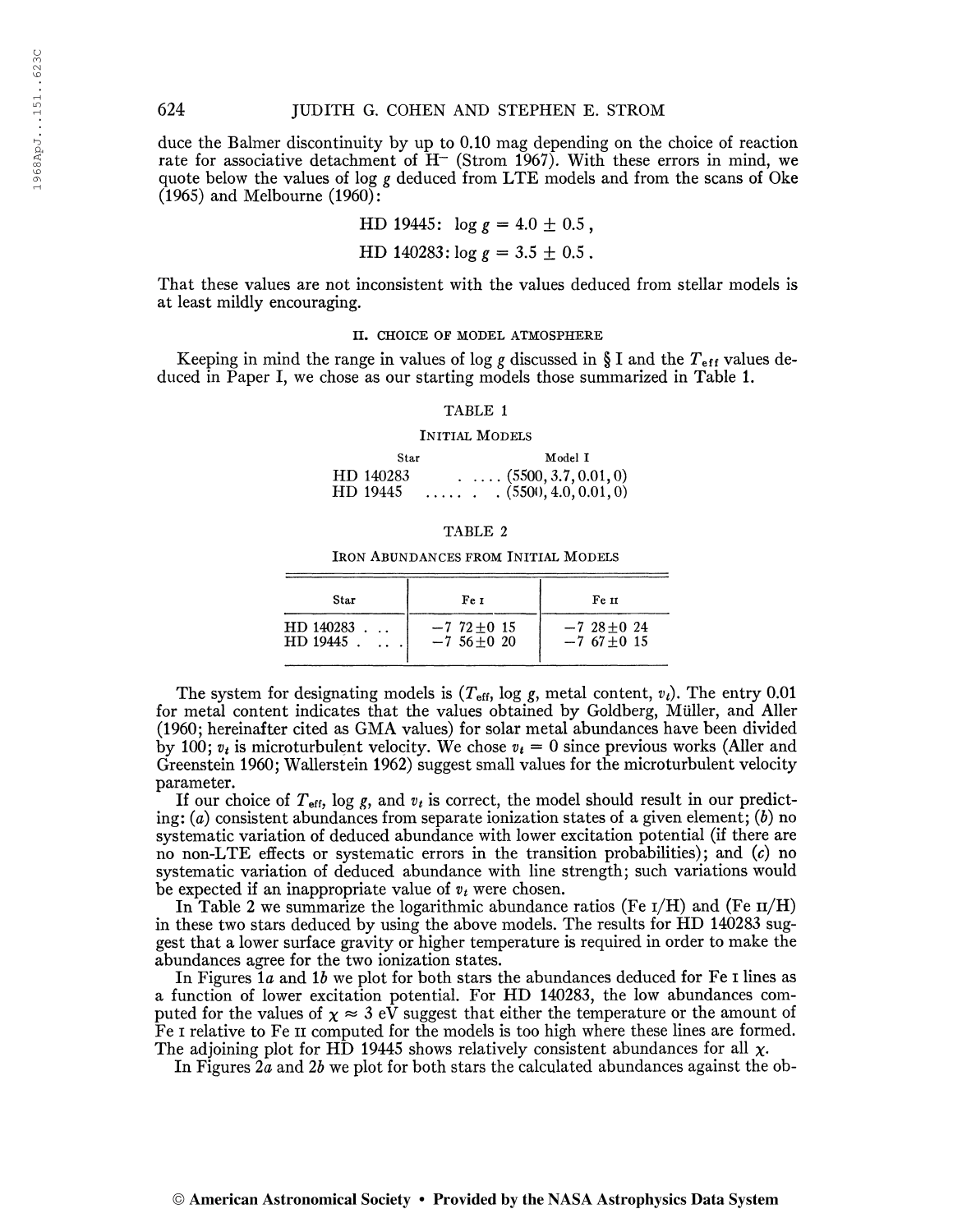

FIG.  $1a$  –Deduced abundance as a function of the lower excitation potential for Fe I lines in HD 19445 using the model (5500, 4 0, 0 01, 1).



FIG. 1b.—Deduced abundance as a function of the lower excitation potential for Fe I lines in HD 140283 using the model (5500, 3 3, 0.01, 0).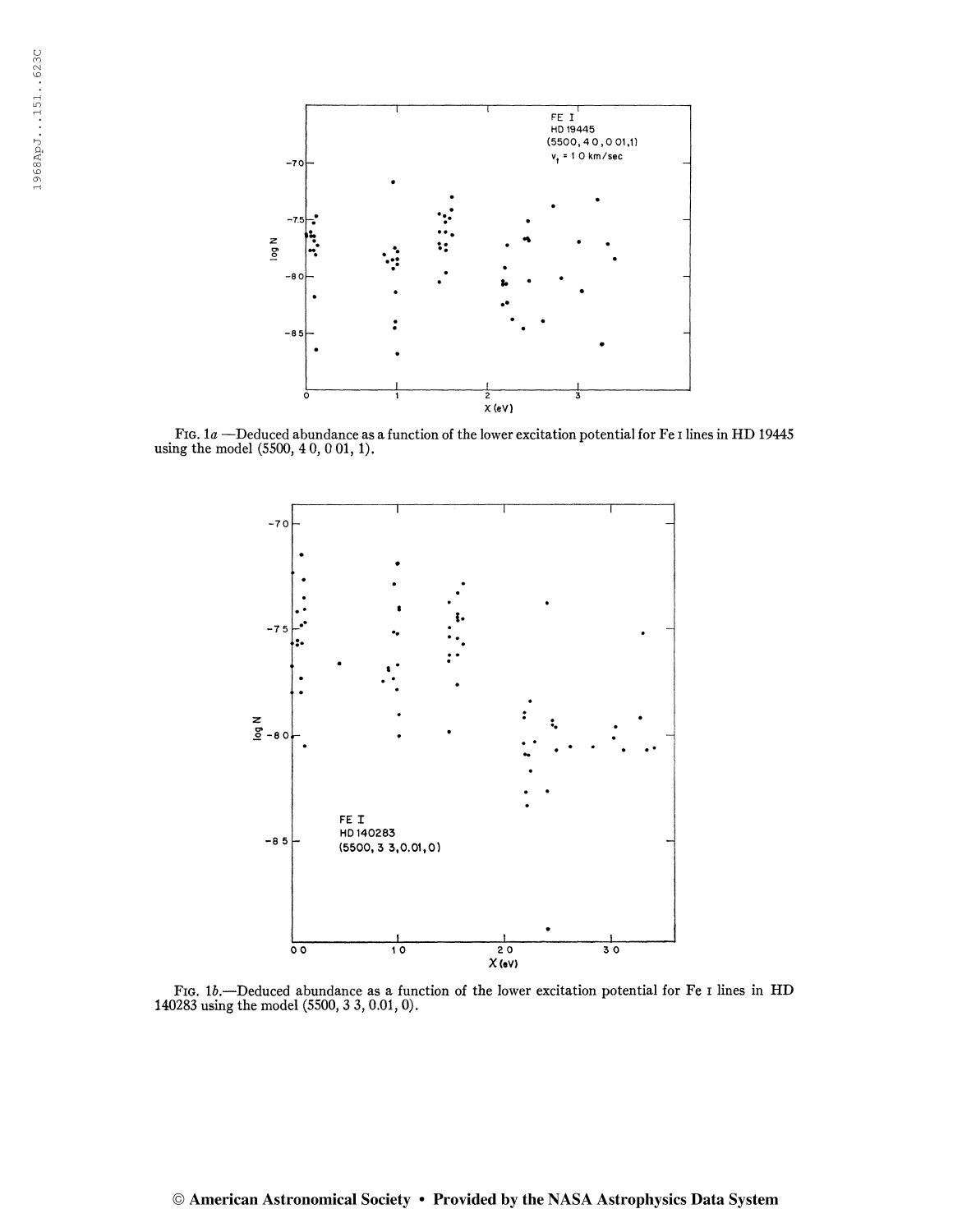

FIG. 2a.—Deduced abundance as a function of equivalent width for Fe I lines in HD 19445 using the model (5500, 4.0, 0.01,1).



Fig. 2b.—Deduced abundance as a function of equivalent width for Fe i lines in HD 140283 using the model (5500, 3.3, 0.01, 0).

## © American Astronomical Society • Provided by the NASA Astrophysics Data System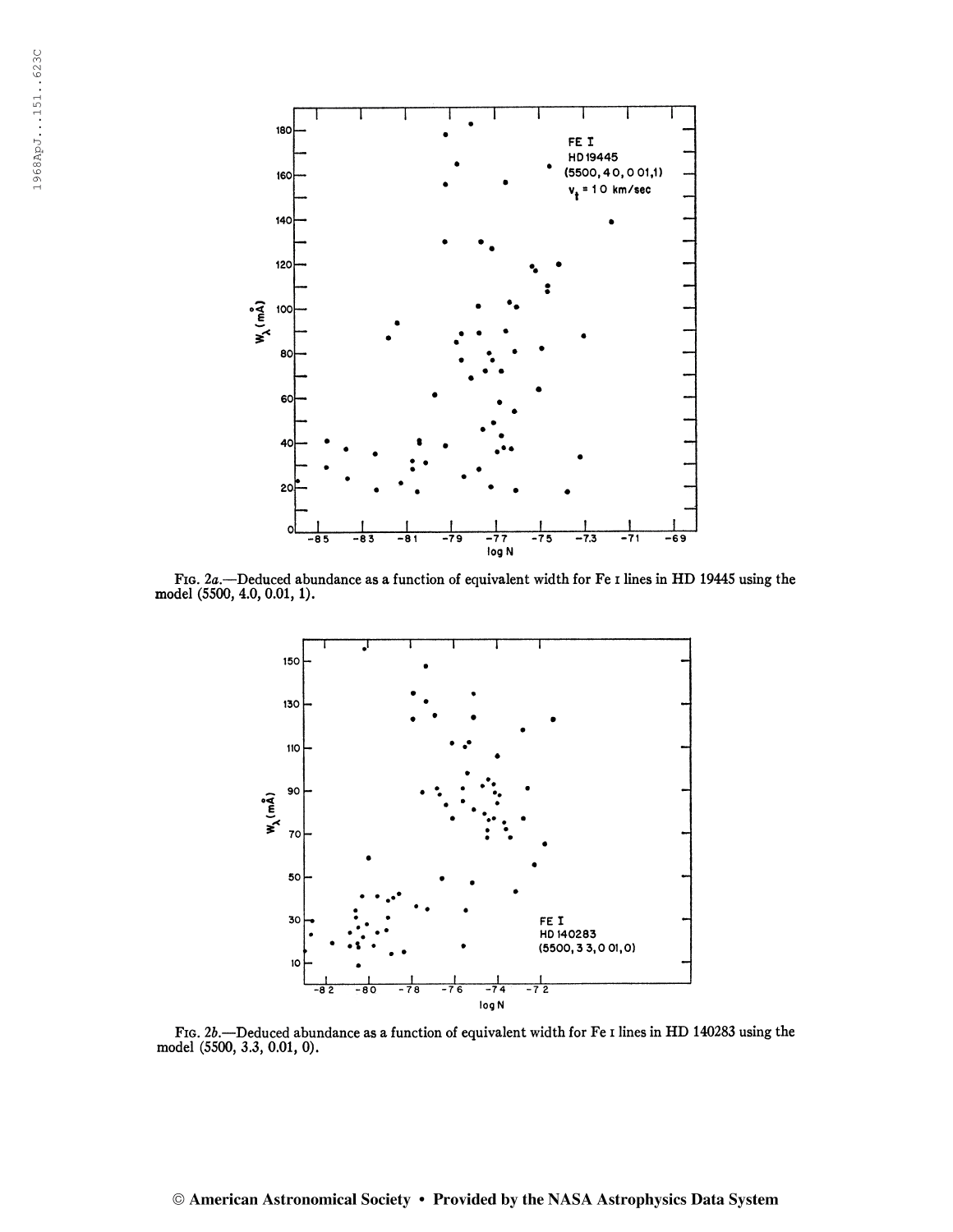served equivalent width of the Fe i lines. In each case the strong lines predict a larger abundance than the weak lines. We interpret this by noting that too low a value of  $v_t$ leads us to choose too high a value of abundance for lines that fall on the flat portion of the curve of growth. This suggests that  $v_t$  must be increased in our next choice of model.

In Figure 3 we see a choice of  $T_{\text{eff}} = 6000^{\circ}$  for HD 19445 leads to an overpopulation of the high-excitation states. Figure 4 demonstrates that microturbulent velocity  $v_t =$ 2.5 km/sec is too large for this star. In Tables <sup>3</sup> and 4 we present the Fe i and Fe n abundances computed for the indicated models.

It is apparent that a model having (5750, 4.0, 0.01, 1-2) would best fit the HD 19445 model, whereas for HD 140283 it is almost impossible to deduce a model that will predict an entirely consistent behavior for the deduced abundances. The best value of  $\log g$ 



Fig. 3.—Deduced abundance for Fe i lines as a function of the lower excitation potential in HD 19445 for a model (6000, 4.0, 0.01, 1).

for HD 140283 would appear to be log  $g \sim 3.3$ . This seems a rather low value of surface gravity for a G subdwarf.

A check on the lower limit to log g for HD 140283 can be obtained from its measured proper motion and radial velocity. In order that HD 140283 remain gravitationally bound to the Galaxy,

$$
\log g \gtrsim 3.1\,.
$$

This follows from the observed  $V$  magnitude and the upper limit on the distance (luminosity) placed by the computed space velocity. In calculating the space velocity we have arbitrarily varied the distance, ignoring the measured parallax for HD 140283,  $\pi = 0''\ldots 031$ . Large errors in such small parallaxes are quite common. It is therefore reasonable to assume that HD 140283 is an evolved "subdwarf." From Iben's tracks, an age of  $\sim$ 12  $\times$  10<sup>9</sup> years can be deduced if log g is as low as 3.1.

A model having (5500, 3.3, 0.01, 2-3) would provide the best compromise within the limits of  $T_{\text{eff}}$  and log g set by the scans and the space velocity, respectively. However, the difficulties that appear in the abundance versus  $\chi$  plots and in determining the proper ionization equilibrium are not entirely removed with any model choice.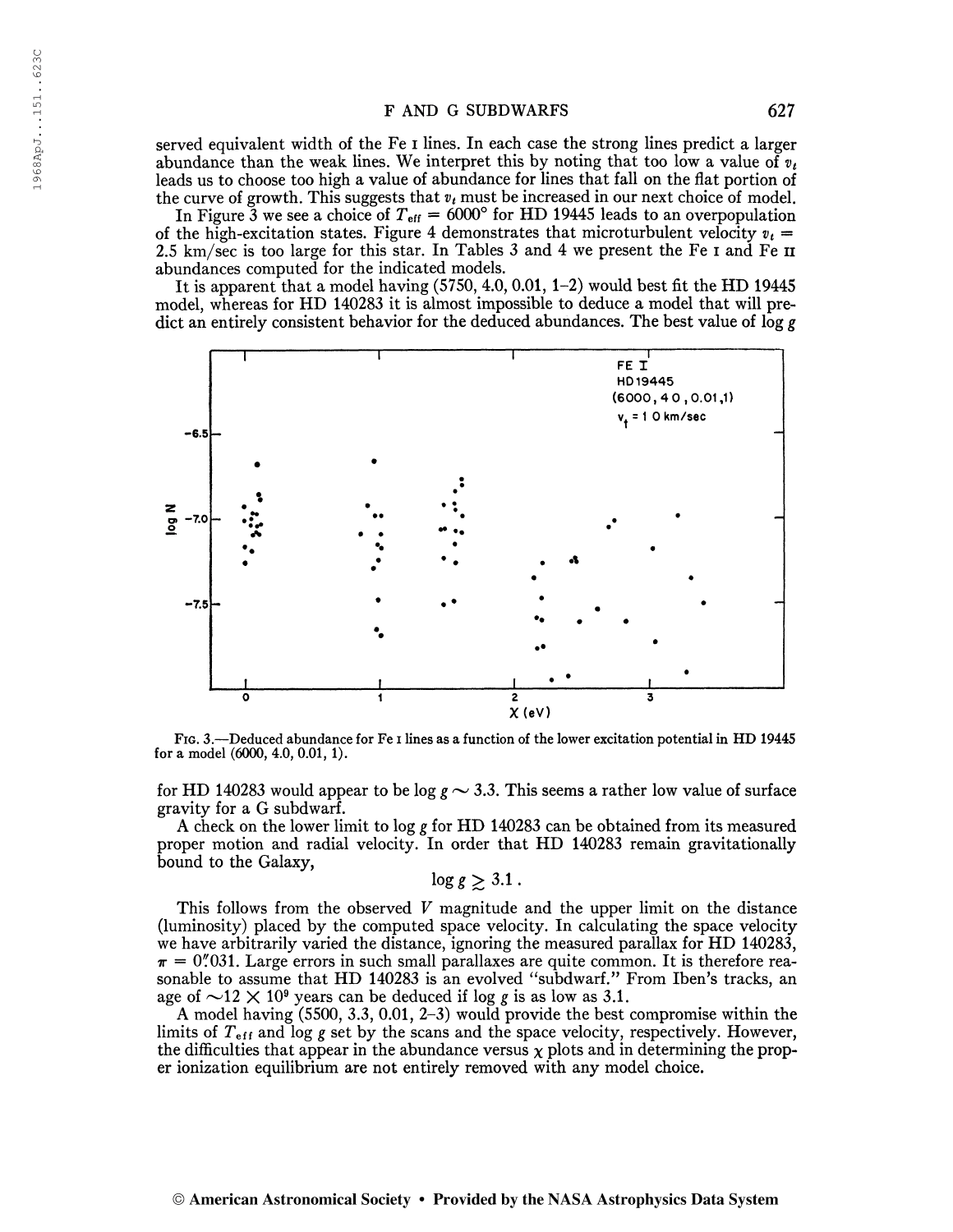

Fig. 4.—Deduced abundance as a function of equivalent width for Fe i lines in HD 19445 for a model (5500, 4.0, 0.01, 2.5).

TABLE 3

IONIZATION EQUILIBRIUM IN HD 140283

| Element                        | No.      | Model I                                   | Model II                                 | Model III                                 | Model IV                                 | Model V                                  |
|--------------------------------|----------|-------------------------------------------|------------------------------------------|-------------------------------------------|------------------------------------------|------------------------------------------|
|                                | οf       | (5500, 37,                                | (5750, 37,                               | (5500, 33, 3)                             | (5500, 33,                               | (5100, 33,                               |
|                                | Lines    | $0\;01,\;0)$                              | 001, 0)                                  | 001.0                                     | $0\;01,1)$                               | 001, 0)                                  |
| Fe I<br>Fe II<br>Ti I<br>Ti II | 75<br>17 | $-7, 72$<br>$-7,28$<br>$-9,43$<br>$-9.32$ | $-7,46$<br>$-7,24$<br>$-9,16$<br>$-9.25$ | $-7.71$<br>$-7, 45$<br>$-9.42$<br>$-9.46$ | $-7,86$<br>$-7,49$<br>$-9.46$<br>$-9,59$ | $-8,16$<br>$-7.52$<br>$-9.87$<br>$-9.67$ |

| <b>TABLE</b> |  |
|--------------|--|
|--------------|--|

IONIZATION EQUILIBRIUM IN HD 19445

| Element                        | No.           | Model I                                  | Model II                                 | Model III                                 |
|--------------------------------|---------------|------------------------------------------|------------------------------------------|-------------------------------------------|
|                                | of            | (5500, 4.0,                              | (6000, 40, 10)                           | (5500, 40,                                |
|                                | Lines         | $0\;01, 1.0$                             | 001, 10                                  | $0\;01,\;2\;5)$                           |
| Fe I<br>Fe II<br>Ti I<br>Ti II | 69<br>3<br>13 | $-7.78$<br>$-7,34$<br>$-9.41$<br>$-9.23$ | $-7,21$<br>$-7,25$<br>$-8.92$<br>$-9.01$ | $-8, 17$<br>$-7,42$<br>$-9,51$<br>$-9.52$ |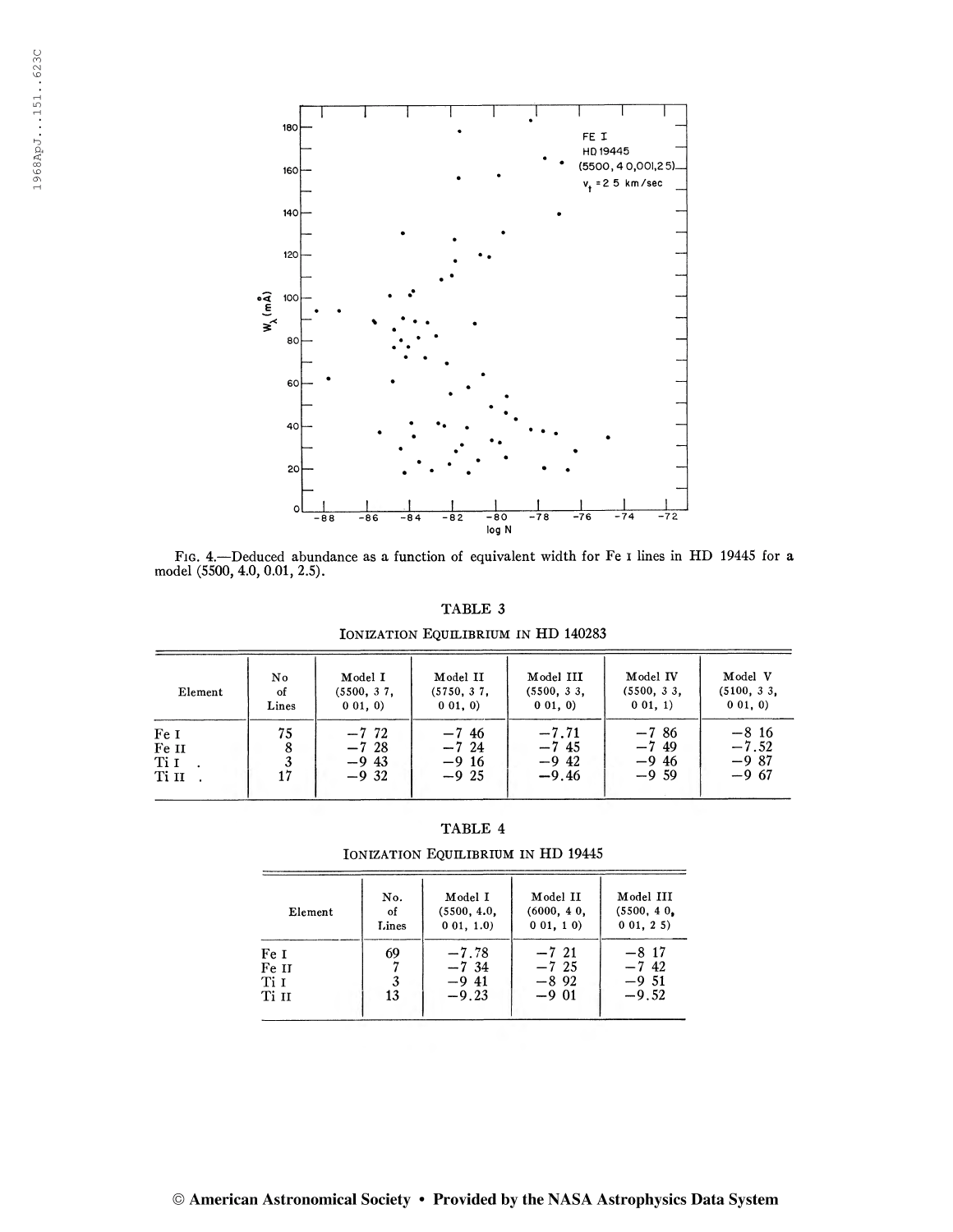It should be noted here that for the Sun we find good agreement between the Fe i and Fe II abundances by using the 1964 Utrecht model of the solar photosphere. This suggests that there are no serious errors in the relative values of the Fe I and Fe II f values that we adopted from Corliss and Warner (1964) and Warner (1964). Hence we cannot attribute our difficulties in matching Fe i and Fe n abundances to inaccurate transition probabilities. Moreover, the values of  $T_{\text{eff}}$  chosen for both stars on the basis of the spectral lines alone would appear to be higher than those predicted from the continuum scans.



Fig 5 —Comparison of H $\gamma$  profiles of a solar model (5780, 444, 1) using various line-broadening theories and an extreme non-LTE model. We wish to thank Mr. Deane Peterson of Harvard for computing the semi-empirical case.

This discrepancy is in the same direction as the disagreement between the  $T_{\text{eff}}$  values determined from the hydrogen profiles and the (lower)  $T_{\text{eff}}$  values deduced from the continuum scans as reported in Paper I. For  $H\gamma$ , this effect cannot be explained by invoking departures from LTE or errors in the line-broadening theory as can be seen in Figure 5. Here we plot  $H\gamma$  profiles computed for a set of (5780, 4.44, 1, 0) models. The "semi-empirical" profile has been calculated using the suggested broadening theory of Edmonds, Schlüter, and Wells (1967); the "Old Griem" profile was computed using the broadening theory of Griem (1960, 1962); the extreme non-LTE solar model was computed under the assumption that the rate of collisional destruction and creation of  $H^{-}(C_{-})$  is 0. These computed profiles all agree to within about 2 per cent in the wings, whereas the observed discrepancy is considerably greater.

As a possible mechanism for explaining these inconsistencies, let us consider the role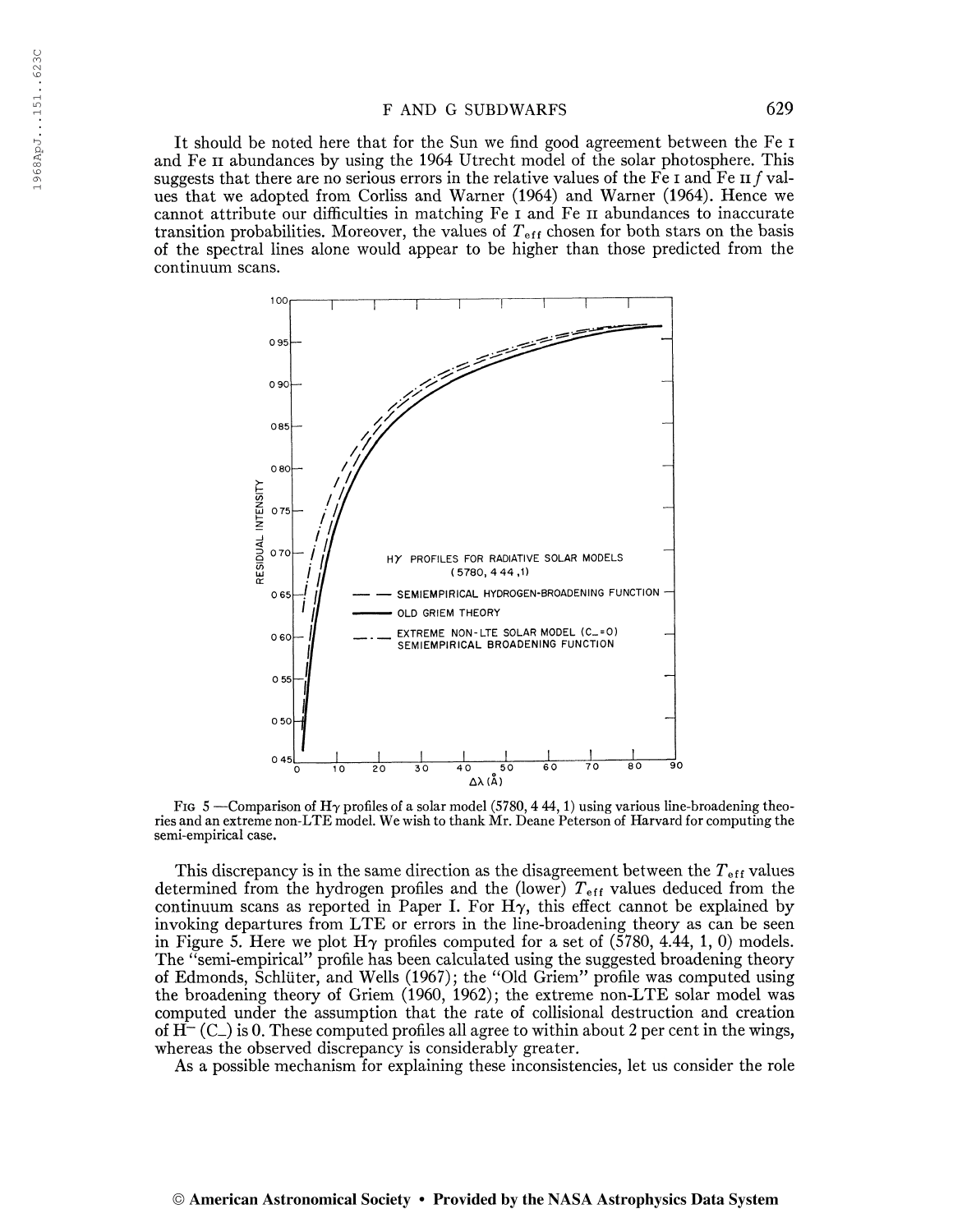of convection in subdwarf atmospheres. We should note here the suggestion of Krishna Swamy (1966) that convection plays an important role in determining the temperature structure of Groombridge 1830, a subdwarf having a lower  $T_{\text{eff}}$  ( $\sim$ 5000° K) than the two stars under examination here. The equation of hydrostatic equilibrium can be written

$$
\frac{d\,p}{d\,\tau} = \frac{g}{\bar{\kappa}}\,. \tag{1}
$$

With  $H<sup>-</sup>$  as the primary opacity source we can write

$$
\bar{\kappa} = \alpha p_e \phi(T) \,, \tag{2}
$$

where a is the cross-section per H<sup>-</sup> atom,  $p_e$  the electron pressure, and  $(\phi)T$  a function of temperature, the exact form of which follows from the  $H<sup>-</sup>$  Saha equation. Where metals provide the primary source of electrons, we note that

$$
p_e \sim Ap\,,\tag{3}
$$

with  $A$  being the metal-to-hydrogen ratio. We can now rewrite equation (1) as

$$
\frac{pd p}{d\tau} = \frac{(\text{Const.}) g}{A \phi(T)}.
$$

Hence as A decreases, as is the case for subdwarfs,  $\rho$  increases at a given  $\tau$ . If H<sup>-</sup> is the sole opacity source, the *temperature*-optical depth relation is independent of the hydrostatic equilibrium equation since the pressure dependence is absorbed into the definition of the optical-depth variable. Moreover, the differences of radiative and adiabatic gradients, and therefore the convective velocities, are virtually the same for solar- $A$  models and models having  $A$  decreased by a factor of 100. Hence the convective flux must be higher in the subdwarf owing to the higher density.

Therefore, we expect that, qualitatively, the temperature gradient in the subdwarf will be reduced compared with a Population I star owing to the increased importance of convective energy transport.

In order to estimate the maximum role played by convection in influencing the line spectrum, we have used the models computed by Swihart and Fischel (1961), which we henceforth denote as "SF" models. They assume that the  $T$ - $p$  relation is specified by the adiabatic law in all regions where the Schwarzschild criterion predicts convective instability. Such an assumption of course overestimates the influence of convection.

We have used SF "adiabatic" models to compute  $H<sub>\gamma</sub>$  profiles. These profiles were then compared with those computed from radiative models having approximately the same continuum slope in the region 4000 to 6000 Å. The resulting profiles are shown in Figure 6a. In Figure 6b we reproduce the comparison between the observed  $H\gamma$  profiles for HD 140283 and HD 19445 and two profiles predicted from radiative models having the indicated parameters. Comparison of Figures 6a and 6b suggests that the predictions of the SF adiabatic models would reduce the discrepancy between the observed and computed  $H\gamma$  profiles.

Unfortunately, Swihart and Fischel do not properly calculate the behavior of T and  $p$ in the transition region between the regions of radiative and convective energy transport. However, Mihalas (1965) and Latham (1964) have performed more sophisticated treatments in which the run of physical variables in this transition region is computed. Regrettably, only a few such models are yet available. In Figure <sup>7</sup> we sketch the behavior of the temperature-pressure relationship as computed by Mihalas for radiative and convective models.

The "hump" in the transition region is of some significance in discussing the  $N$  versus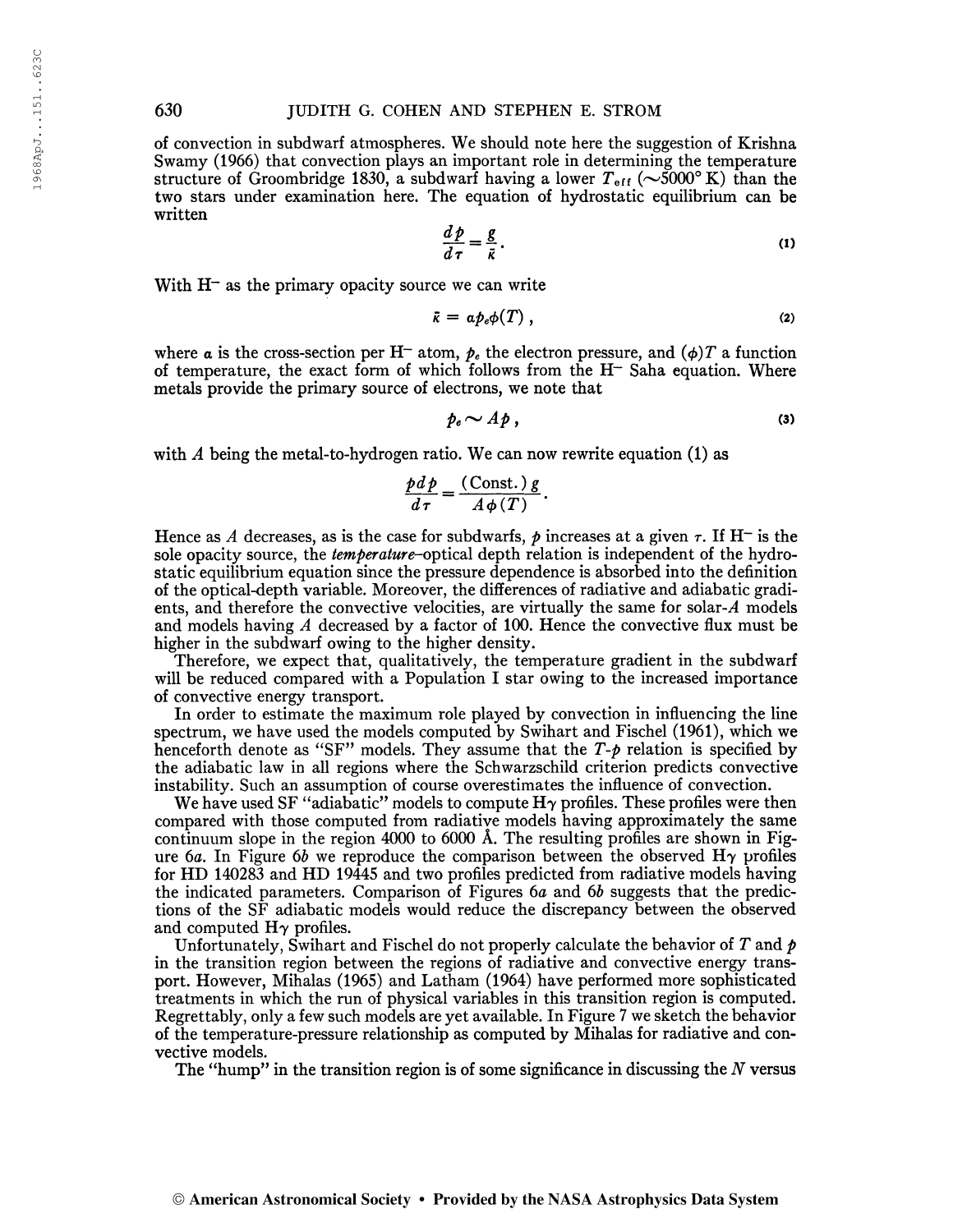

Fig. 6a.—H<sub>Y</sub> profiles from a radiative model having  $T_{\text{eff}} = 6300^{\circ}$  K as compared with an adiabatic model having  $T_{\text{eff}} = 7200^{\circ}$  K computed by Swihart and Fischel (1961). Both models have approximately the same f



Fig. 6b.—Observed H<sub> $\gamma$ </sub> profiles (Aller and Greenstein 1960) for HD 19445 and HD 140283 compared with radiative models of the indicated parameters.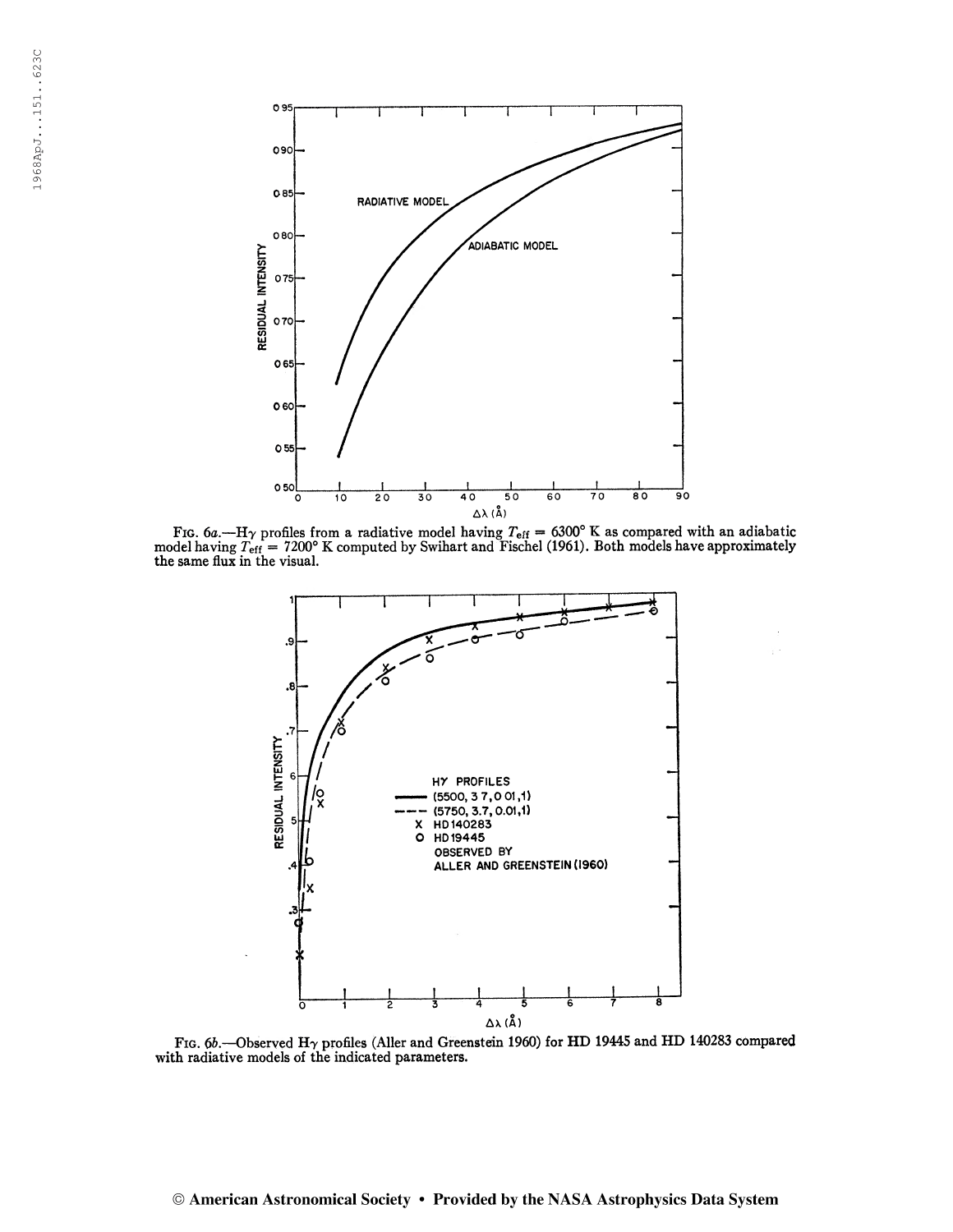$\chi$  plots and the Fe I and Fe II ionization equilibrium. The Fe I lines with  $\chi = 3$  are formed between Rosseland optical depths 0.5 and 1, as are most of the Fe n lines. The Fe I lines with  $\chi < 3$  are formed higher up in the model. We note from Tables 3 and 4 that the change of Fe n abundance with temperature is small, whereas

$$
\frac{\Delta \log N}{\Delta T} \approx \frac{0.1}{100^{\circ} \text{ K}}
$$

for Fe I lines. We suggest that both the Fe I lines with  $\chi = 3$  and the Fe II lines are formed in the region of the hump of Figure 7. In the hump,  $T$  is increased and hence we must (a) increase the computed abundance for the Fe I,  $\chi = 3$  lines, and (b) decrease the computed abundance for the Fe n lines.

It would be desirable, of course, to present detailed arguments that would allow more quantitative evaluations of our suggestion of the increased role of convection in subdwarfs. But unfortunately, the present status of convective-atmosphere computations does not permit such a discussion at this time. We are currently investigating the effects of convection in subdwarf atmospheres in conjunction with T. Dennis of Princeton University.



Fig. 7.—Comparison of radiative and convective temperature structures for the same  $T_{\text{eff}}$  after Mihalas (1965).

The arguments presented above suggest that the difference in temperature between radiative and convective models appropriate to HD 140283 may be as large as 250° K near optical depth  $\tau = 1$ . We have therefore chosen to compute the abundances from two radiative models: Model VI (5500, 3.7, 0.01, 1) and Model II (5750, 3.7, 0.01, 0). Model VI is most likely correct in the outer layers, while Model II adequately represents the deeper layers of the line-forming region.

Although our analysis indicates  $2 < v_t < 3$  km/sec for HD 140283 and  $1 < v_t < 2$ km/sec for HD 19445, uncertainties in our temperature structure may affect our choice of  $v_t$ . Despite these uncertainties, we feel sure that  $v_t > 0$  for both stars. The values of microturbulent velocity  $v_t \sim 0$  deduced in previous work may result from the assumption implicit in differential curve-of-growth analyses, namely, that the temperature structure of the subdwarf is identical to that of the Sun. This is certainly not the case, since the line and bound-free metal opacities are significantly more important in the Sun.

#### III. TECHNIQUE OF ABUNDANCE DETERMINATIONS

In computing the abundances of all elements the method described by Strom, Gingerich, and Strom (1966) was used. Their procedure makes use of model atmospheres to compute the line opacity and source function as a function of optical depth for a given trial abundance. The line profile and equivalent width are then computed, and the equivalent width is compared with the observed value. The abundance is varied until a match between observed and calculated equivalent widths is achieved.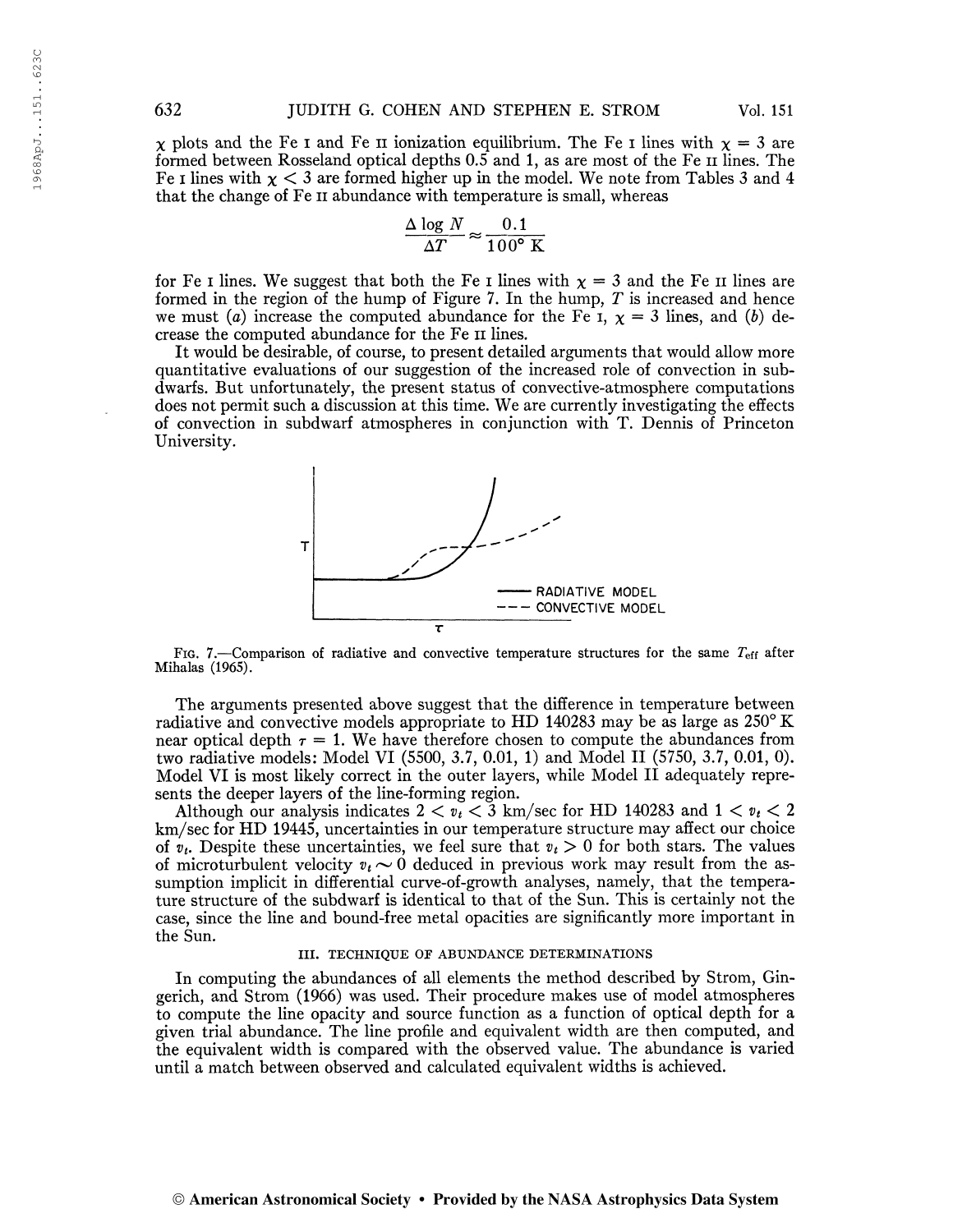In our analysis of both stars we used the equivalent widths of Aller and Greenstein (1960). The lowest dispersions used in their work were 10 Â/mm, and their spectra, we feel, represent the best available equivalent-width measurements for subdwarfs. The results of our analysis are summarized in Table 5, in which we give for our choice of "best" model atmospheres the values of log  $(N_{el}/N_{FeI})$  and the standard deviation in the mean of that abundance determination. By presenting the abundances relative to

#### TABLE 5

|  |  |  |  | HD 140283 AND HD 19445 ABUNDANCES |
|--|--|--|--|-----------------------------------|
|--|--|--|--|-----------------------------------|

| HD 140283                                     |                    |                                              | No                     | HD 19445           |                                          |                               |                                                           |          |                                         | No                           |                |                                         |                            |                                      |                                           |
|-----------------------------------------------|--------------------|----------------------------------------------|------------------------|--------------------|------------------------------------------|-------------------------------|-----------------------------------------------------------|----------|-----------------------------------------|------------------------------|----------------|-----------------------------------------|----------------------------|--------------------------------------|-------------------------------------------|
| Element                                       |                    | Model VI                                     |                        |                    | Model II                                 |                               | LINES                                                     |          | Model I                                 |                              |                | Model II                                |                            | LINES                                | <b>GMA</b>                                |
| Fe 1<br>Fe II                                 | 0 <sub>0</sub>     | $+0$ 74 $\pm$ 0 24                           |                        |                    | 0 <sub>0</sub><br>$+0.22 \pm 0.23$       |                               | 75<br>-7                                                  |          | 0 <sub>0</sub>                          |                              | 0 <sub>0</sub> | $+0.44 \pm 0.10$ $-0.04 \pm 0.10$       |                            | 69<br>7ſ                             | 0 <sub>0</sub>                            |
| Ti I<br>Ti II                                 |                    | $-1.40 \pm$<br>$-1,37 \pm .12$               | 45                     |                    | $-170 \pm$<br>$-179 \pm$                 | 41<br>11                      | $\mathbf{3}$<br>17                                        |          | $-1,63\pm$<br>$-1$ 45 $\pm$             | <b>10</b><br>11              |                | $-1$ 71 $\pm$<br>$-1.80 \pm$            | 01<br> 12                  | 3)<br>13 <sup>2</sup>                | $-1.89$                                   |
| $CrI$ .<br>$Cr$ $II$                          | $-0.19$            | $-1, 36+$                                    | 17 <sup>1</sup>        | $-0.71$            | $-1$ 48 $\pm$                            | 07 <sup>1</sup>               | 3<br>1                                                    | $-0.90$  | $-1, 36+$                               | 30l                          | $-1$ 47        | $-1,36+$                                | 30                         | 2)<br>$\overline{1}$                 | $-1$ 21                                   |
| Ca I<br>Ca II                                 | $+0.70$            | $-0.12 +$                                    | 18 <sup>l</sup>        | $+0.21$            | $-0.30 \pm$                              | 36 <sup>l</sup>               | 4)<br>$1 \int$                                            |          | $-0.06\pm$                              | 12 <sup>1</sup>              |                | $-0.30 +$                               | 14                         | $\overline{7}$                       | $-0.42$                                   |
| Ni 1<br>Mg I<br>Co I                          | $-1, 95$           | $-0.31+$<br>$+1$ 54 $\pm$                    | 11 <sup>1</sup><br>30I | $-187$             | $-0.87 \pm$<br>$+1$ 16 $\pm$             | 11<br>30 <sup>1</sup>         | 5<br>5<br>1                                               | $-1, 21$ | $-1, 70+$<br>$+1$ 49 $\pm$              | 13 <sup>l</sup><br>21        | $-1$ 04        | $-1$ 32 $\pm$<br>$+1.64 \pm$            | 16 <sup>l</sup><br>17      | 4<br>$\overline{4}$<br>1             | $-1.06$<br>$+0.83$<br>$-1.93$             |
| Si I<br>Al 1<br>Mn 1<br>Sc II                 | $+1$ 19            | $-1$ 42 $\pm$<br>$-1$ 74 $\pm$<br>$-3.36\pm$ | 29<br>08<br>19         | $+1.06$            | $-0.85 \pm$<br>$-179 \pm$<br>$-379 \pm$  | 26<br> 09 <br>20 <sup>1</sup> | ï<br>$\overline{2}$<br>$\overline{2}$<br>$\boldsymbol{2}$ | $+1, 52$ | $-0.49 \pm$<br>$-1.36\pm$<br>$-3.39\pm$ | 80I<br>46<br>15 <sup>1</sup> | $+1, 50$       | $-0.28\pm$<br>$-1$ 31 $\pm$<br>$-3.69+$ | 58<br>47<br>0 <sup>0</sup> | 1<br>$\frac{2}{2}$<br>$\overline{2}$ | $+0.93$<br>$-0.37$<br>$-1,67$<br>$-3, 75$ |
| Zr II<br>La II<br>Yп                          | $-3, 25$<br>$-263$ | $-4$ 22+                                     | 37                     | $-3,60$<br>$-3.04$ | $-4.56 \pm$                              | $35$                          | 1<br>1<br>$\boldsymbol{2}$                                |          |                                         |                              |                |                                         |                            |                                      | $-4, 34$<br>$-5, 17$<br>$-4$ 17           |
| Ba II<br>Corliss-Bozman<br>gf                 | $-5, 15$           |                                              |                        | $-5, 51$           |                                          |                               | 1                                                         | $-4,57$  |                                         |                              | $-4,76$        |                                         |                            | 1                                    | $-4,47$                                   |
| values:<br>Sr II<br>Bates-Damgaard gf         | $-3, 15$           |                                              |                        |                    | $-3.25\pm$                               | 14                            | $\overline{2}$                                            |          | $-279+$                                 |                              |                | $13 - 296 \pm$                          | 08                         | $\overline{2}$                       | $-3.97$                                   |
| Sr II<br>Fe I (log $N_{\rm Fe~1}/N_{\rm H}$ ) | $-4, 15$           | $-1.93 +$                                    | 3 <sup>1</sup>         |                    | $-4.25 \pm$<br>$-1$ 45 $\pm$             | 27<br>3 <sup>1</sup>          | $\boldsymbol{2}$<br>. .                                   |          | $-374+$<br>$-2, 55$                     | 05 <sup>1</sup>              |                | $-3.95+$                                | 04                         | 2                                    | $-3.97$<br>$0 \; 0^*$                     |
| $C$ (CH bands)                                |                    |                                              |                        |                    | $-8$ 10 $\pm$ 0 15 $-7$ 46 $\pm$ 0 16 75 |                               |                                                           |          |                                         |                              |                | $-7$ 78 ± 0 20 $-7$ 21 ± 0 10           |                            | 69                                   | $-543$                                    |

\* For carbon, the abundances for each model are log  $(N_*/N_{\odot})$ 

Fe I, we minimize the effect of the uncertainty of our determination of microturbulent velocity. We note that a change of 1 km/sec in  $v_t$  introduces a maximum change of 0.4 in the absolute abundance of Fe I, but only about 0.2 in the relative abundances of most elements. Larger changes in the relative abundance may occur for elements whose lines all lie near the weak-line portion of the curve of growth.

We should note that the zirconium and lanthanum abundances are each deduced from only one weak and possibly blended line. It is quite probable that the abundances we deduce for these important *s*-process elements are spurious.

The carbon abundances were computed using lines arising from the (0,0) CH band in the following way. We first computed the number density of the CH molecule,  $N_{\text{CH}}$ , as a function of optical depth for each of our model atmospheres. The method and numerical constants used for computing  $N_{\text{CH}}$  have been described by Dolan (1965).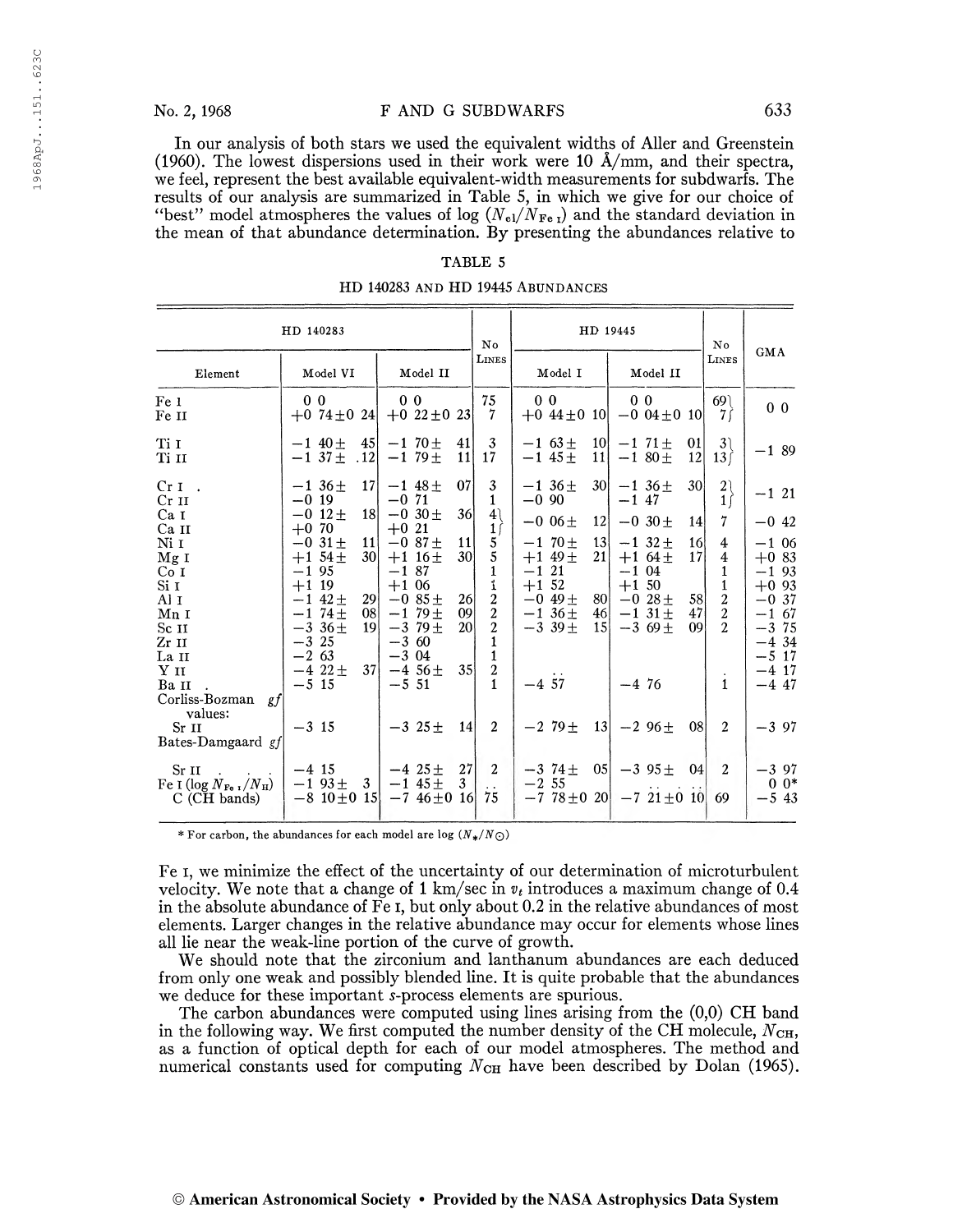His computer program, kindly loaned to us, computes simultaneously the number density of fifty-nine molecules, given the relative abundances of the major atmospheric constituents. We next determine the fraction of all CH molecules in each rotational level by using molecular constants for CH tabulated by Herzberg (1950) and Gero (1941). The transition probabilities  $S_K$  as a function of K (the rotational quantum number) were obtained from Schadee (1964), who assumed both levels correspond to Hund's case b, which is valid for high-rotational quantum numbers. The value of  $f_{el}f_{00}$ , the product of electronic and vibrational transition probabilities, was chosen to be 10<sup>-3</sup>. Since all the lines arising from CH are weak, the value of  $f_{el}f_{00}$  enters linearly into the abundance determination, and unfortunately, it is entirely possible that this value is in error



Fig. 8.—Number density of CH molecules plotted against Rosseland optical depth for the indicated model atmosphere. The program of Dolan (1965) was used in the computations.

by as much as a factor of 5. Moore and Broida's (1959) tables were used to identify the

$$
\tilde{K} \text{ values for each observed line. We then computed the line-absorption coefficient}
$$
\n
$$
\kappa_r^l = \frac{\sqrt{(\pi)} e^2}{m c} f_{el} f_{00} \frac{S_K}{2K+1} \frac{H(a, v)}{\Delta v_D} N_{(0,0,K)} (1 - e^{-\hbar r/kT})
$$

as a function of optical depth. Here, K is the rotational quantum number;  $H(a,v)$ , in the usual notation, is the Voigt function;  $\Delta \nu_D$  is the Doppler width; and  $N_{(0,0,K)}$  is the number of molecules in the  $\overline{K}$ th rotational state per gram of stellar material. At temperatures near  $5500^{\circ}$  K,  $N_{CH}$  is strongly dependent on temperature. In fact, a change of 500° K changes  $N_{\text{CH}}$  by a factor of 5. Thus the choice of  $T_{\text{eff}}$  for the star will significantly affect the deduced carbon abundance. Aller and Greenstein (1960) obtained a carbon abundance a factor of 10<sup>3</sup> less than the solar value, that is, a factor of 10 less than the iron-abundance deficiency for both these stars. However, they chose temperatures of 4500° K for HD 19445 and 4230° K for HD 140283 as representative of the layers in which the CH lines were formed. In Figure 8 we plot  $N_{\text{CH}}$  against optical depth for a (5500, 3.7, 0.01) model, and we find that  $N_{\text{CH}}$  peaks sharply at  $\tau \sim 0.1$ , which corresponds to  $T \sim 5000^{\circ}$  K. If, as is done in Aller and Greenstein, a single-layer approxi-

#### © American Astronomical Society • Provided by the NASA Astrophysics Data System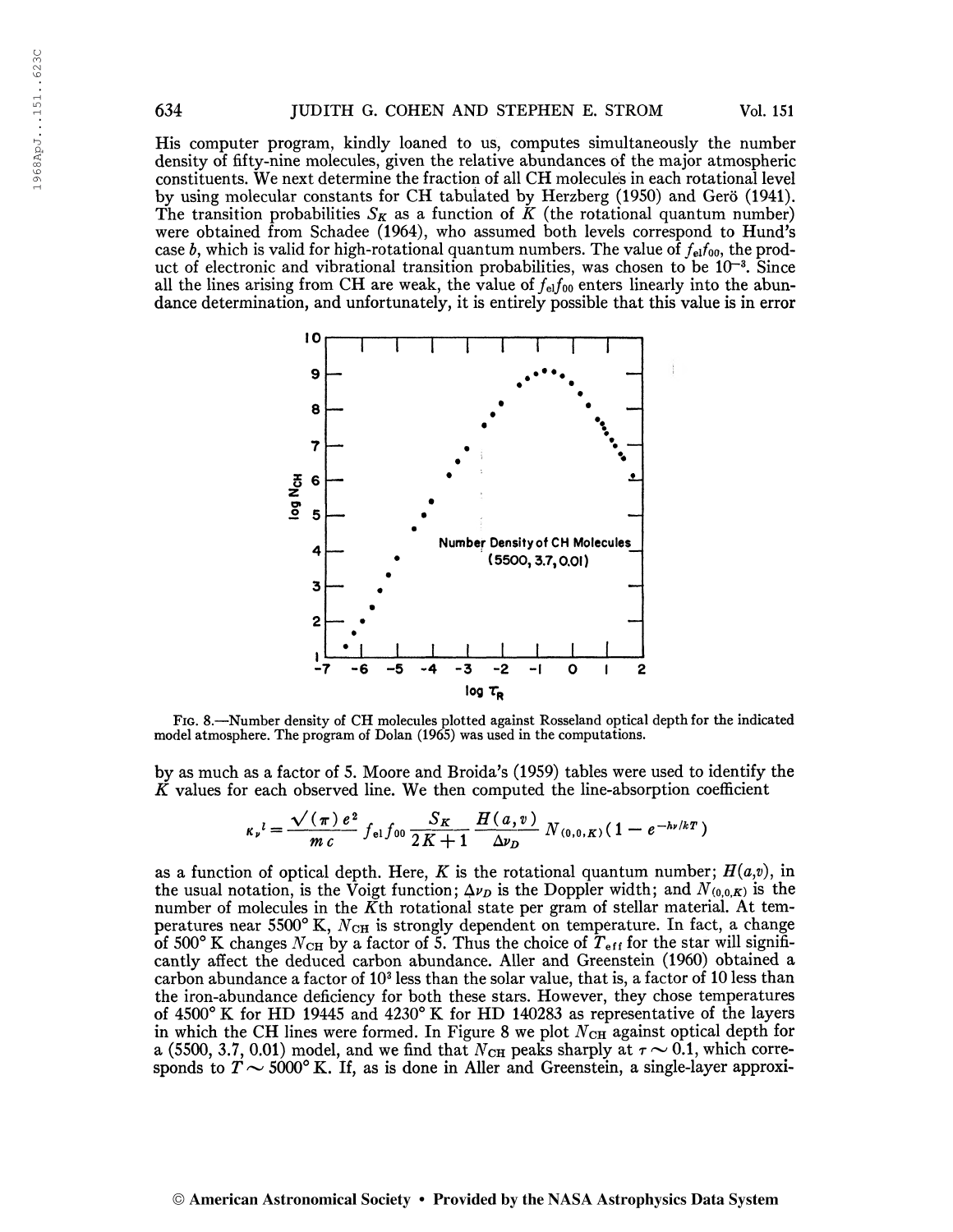mation is used, one should therefore choose a temperature of about 5000° K. Since Aller and Greenstein chose too low a value of T, they obtained too high a value of  $N_{\text{CH}}$ and thus predicted too small a carbon abundance. Danziger (1966) has found deficiencies in the carbon abundance as deduced from curve-of-growth analyses of CH lines in  $\zeta^1$  Ret and  $\gamma$  Pav. He assumes that the temperature of CH line formation corresponds to the boundary temperature. Thus his carbon abundances may be too low for the same reason as we found for Aller and Greenstein's work on HD 19445 and HD 140283.

As a further check on the molecular parameters used in our analysis we have computed the abundance of carbon in the Sun using the observed strengths of the (0,0) band CH lines taken from Hunaerts (1947). The Utrecht reference model (Heintze, Hubenet, and de Jager 1964) was used as the model solar atmosphere. We obtained log  $N_{\rm C}/N_{\rm H} = -3.06$ , which compares with log  $N_{\rm C}/N_{\rm H} = -3.28$  obtained from the C i lines. We consider this agreement entirely satisfactory. The only comment we are able to make, given the observational uncertainties, is that the carbon deficiency is probably not different from the element deficiencies for the other constituents. Our conclusions agree with Baschek's (1962) for HD 140283. However, his result is based on a model for which  $T_{\text{eff}}$  is probably too high and hence does not represent independent

## TABLE 6

Average Abundances for Processes of Nucleosynthesis

|                      |          | HD 140283 | HD 19445 |          |  |  |  |
|----------------------|----------|-----------|----------|----------|--|--|--|
| $\log N_*/N_{\odot}$ | Model I  | Model II  | Model I  | Model II |  |  |  |
| a-process            | $-2.09$  | $-184$    | $-1.82$  | $-1, 28$ |  |  |  |
| e-process            | $-2, 20$ | $-1.99$   | $-2.26$  | $-1, 75$ |  |  |  |
| s-process            | $-2.64$  | $-248$    | $-2, 26$ | $-181$   |  |  |  |
| Sr, Y, Ba only       | $-2, 74$ | $-2,60$   | $-2, 29$ | $-1.92$  |  |  |  |

confirmation of our results. We also note that the deduced carbon abundance is much more accurate for this star, since more CH lines are observed in this, the cooler of the two subdwarfs; only one of the nine CH lines or blends observed by Aller and Greenstein (I960) in HD 19445 was suitable for analysis, and it was a blend of two components  $(O_{1d}$  and  $O_{2d}$  for  $K = 22$ ). Five lines were used for HD 140283, one of which was a blend.

For Sr II and Ba II, the Bates-Damgaard transition probabilities were used in preference to the Corliss-Bozman (1962) experimental determinations, which appear to be too low by as much as a factor of 8 (see Garstang and Hill 1966).

Nickel presents further problems, in that the absolute calibration of the transition probabilities used by us (those of Corliss 1965) differs greatly from those used in the GMA study. In view of these more recent gf-value determinations we have reduced the GMA nickel abundance by 0.4 in the log. The problem of the solar nickel abundance has also been discussed recently by Cowley (1966), who arrives at similar conclusions.

Since the GMA study did not include lanthanum and yttrium, we have used as "standard" the abundances given in Allen (1963).

#### IV. BRIEF DISCUSSION OF RESULTS

If we ignore the highly uncertain zirconium- and lanthanum-abundance determinations, we note a general trend in HD 140283 for elements formed by slow neutron capture, strontium, yttrium, and barium, to be deficient relative to the e-process elements. To support this impression, we present in Table 6 the average deficiency compared to